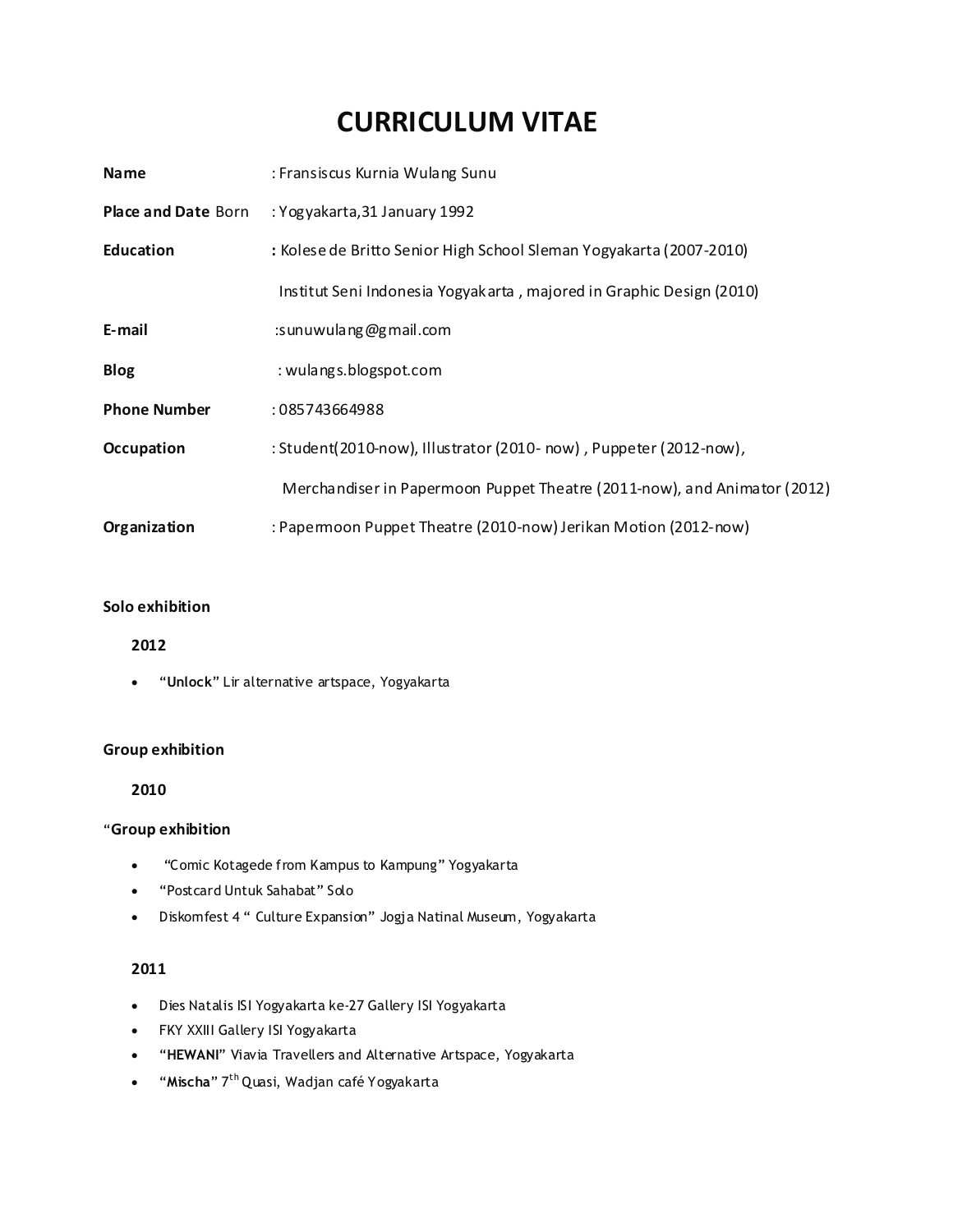- ·"**Drawing Lovers 3#**" Sangkring Artspace Yogyakarta
- ·"**Semua Bisa Jadi Macan**" Galeri Biasa Yogyakarta
- ·"**Drawing Revolution**" FFR Store, Yogyakarta
- ·"**Spoken Belief : Audio-Visual Interpretation**" Lir alternative artspace, Yogyakarta

#### **2012**

- ·"**Book Play Project #1**" Kedai kebun Forum, Yogyakarta
- ·"**Pesta Boneka #3**" Padepokan Bagong Kussudiarja, Yogyakarta
- ·"**Festival Komik Nasional**" jogja Natinal Museum, Yogyakarta

#### **2013**

- ·"**Water Color Workshop**"Kedai Kebun Forum, Yogyakarta
- ·"**Kopi Keliling #7**" Kedai Kebun Forum, Yogyakarta
- ·"**Drawing #1**" Pappillon Pavillion café gallery, Yogyakarta

#### **2014**

"**Scare**" Balai Pemuda ,Surabaya

#### **Papermoon Puppet Performance**

- ·Puppet performance for Teenage and Adults,**"MWATHIRIKA".** In CCF Yogyakarta (December 2010)– as runner
- ·Puppet performance "**SIRDUSKARKUS"** in Festival Wayang Nusantara, Jakarta (July 2011) as artistic team
- ·Puppet performance "**Setjangkir Kopi dari Plaja"** in an antique shop, Yogyakarta( December 2011) as production staff and tour guide
- ·Puppet performance for Teenage and Adults,**"MWATHIRIKA".** In IFI Bandung. (Juni 2012)-as production staff
- ·Puppet performance for Teenage and Adults,**"MWATHIRIKA"** at Asean Puppetry Festival, Singapore ( November 2012)
- ·Puppet play " **The Coffee Expert**" Kedai Kebun forum, Jogjakarta (2013) as puppeter and artistic team
- ·Puppet play "**The Coffe Expert**" Viavia travellers cafe (2013) as puppeter and artistic team
- ·Puppet play "**Impi**" book and archive exhibition, Magelang (2013) as puppeter and artistic team
- ·Puppet play "**Men of the Sea**" Taman Budaya , Yogyakarta (2013) as puppeter and artistic team
- ·Puppet play "**Mwathirika**" Browns Mart Theatre, Darwin (2013) as puppeter and artistic team
- ·Puppet play "**Setjangkir Kopi dari Plaja**" Ubud (2013) as puppeter and artistic team
- ·Puppet play "**Setjangkir Kopi dari Plaja**" Private house of Goethe Institute manajer's house, Jakarta (2013) as tour guide